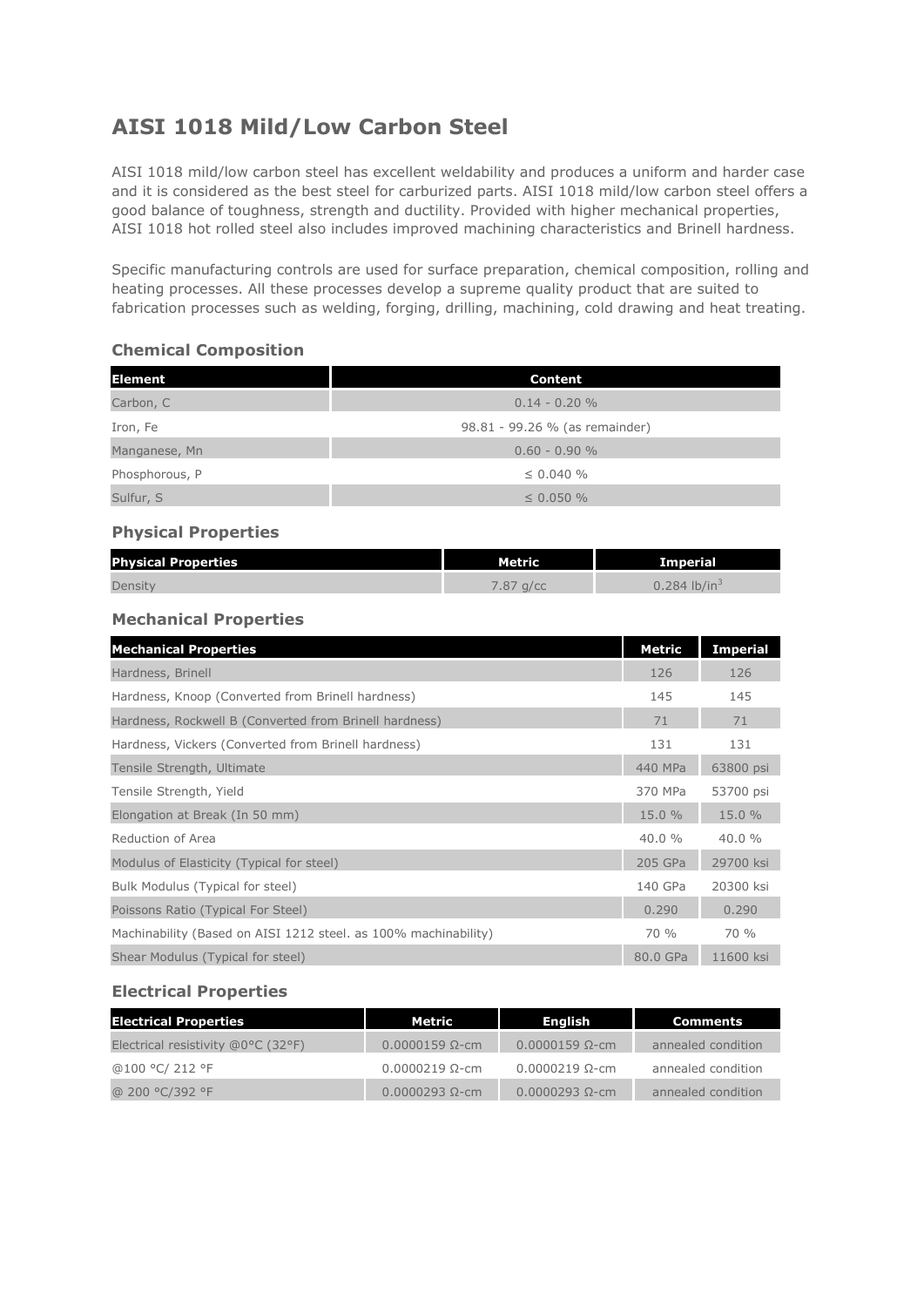# **Machining**

The machinability of AISI 1018 mild/low carbon steel is graded at 78% of B1112.

#### **Weldability**

AISI 1018 mild/low carbon steel can be instantly welded by all the conventional welding processes. Welding is not recommended for AISI 1018 mild/low carbon steel when it is carbonitrided and carburized.

Low carbon welding electrodes are to be used in the welding procedure, and post-heating and preheating are not necessary. Pre-heating can be performed for sections over 50 mm. Post-weld stress relieving also has its own beneficial aspects like the pre-heating process.

## **Heat Treatment**

The heat treatment for AISI 1018 mild/low carbon steel consists of the following processes:

## **Normalizing**

• AISI 1018 mild/low carbon steel should be heated at 890°C – 940°C and then cooled in still air.

## **Forging**

- This process requires heating between 1150°C 1280°C and AISI 1018 mild/low carbon steel is held until the temperature becomes constant.
- 900°C is the minimum temperature required for the forging process.
- The steel is then cooled in air after this process.

## **Tempering**

- AISI 1018 mild/low carbon steel is tempered at between 150°C 200°C for improvement of case toughness. This process has little or no effect on hardness.
- The occurrence of grinding cracks is reduced when AISI 1018 mild/low carbon steel is tempered at the above mentioned temperature.

## **Annealing**

• The AISI 1018 mild/low carbon steel is heated at 870°C – 910°C and allowed to cool in a furnace

#### **Stress Relieving**

• 500°C – 700°C is required to relieve stress in AISI 1018 mild/low carbon steel that is later cooled down in still air.

#### **Case Hardening**

• This process requires heating to be carried out between 780°C – 820°C. AISI 1018 mild/low carbon steel is then quenched in water.

•